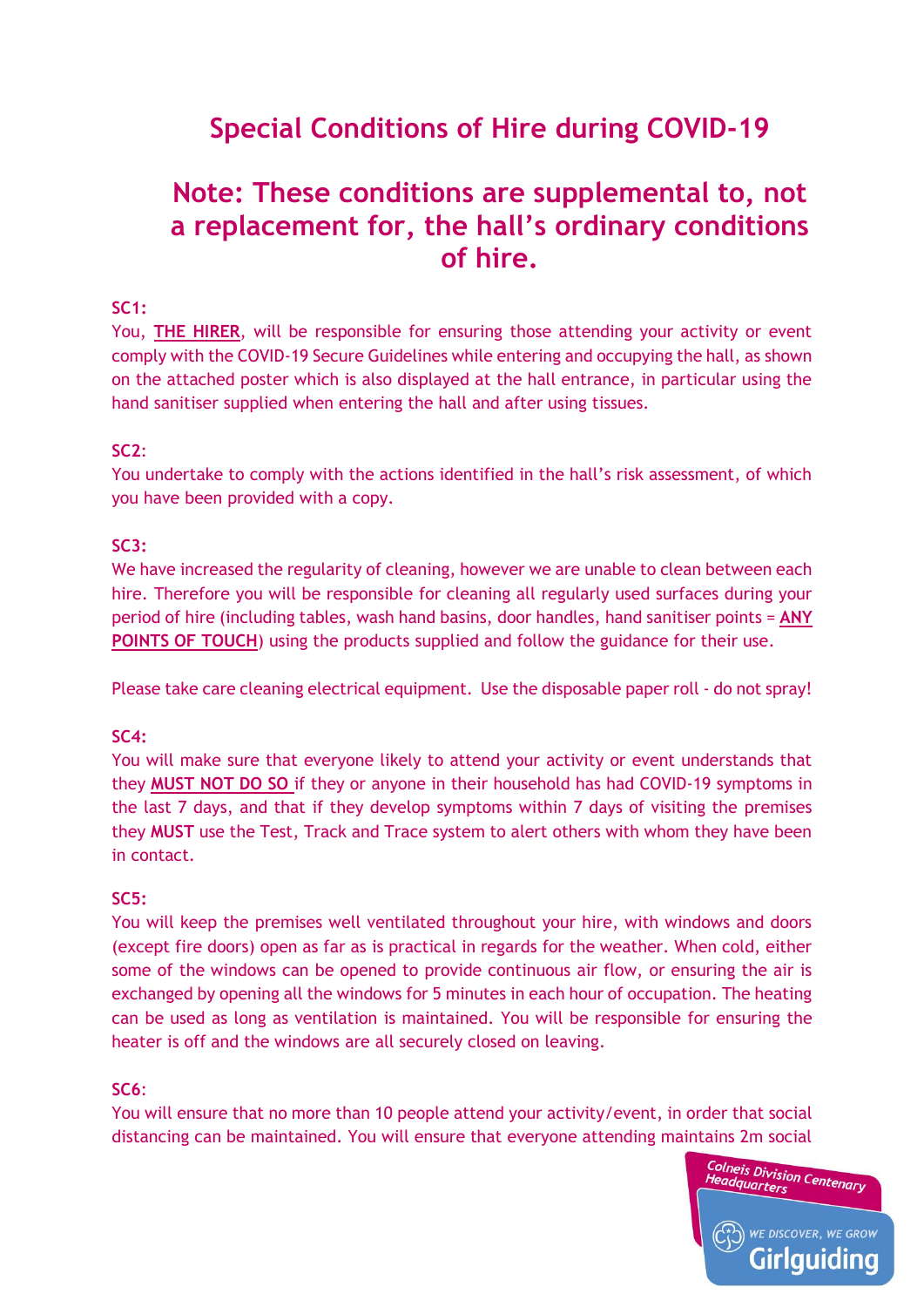distancing while waiting to enter the premises, observes the queuing system whilst waiting to drop-off/collect from the building, adheres to the capacity restrictions within the premises, and as far as possible observes social distancing of 1m plus mitigation measures when using more confined areas (e.g. moving and stowing equipment, accessing toilets) which should be kept as brief as possible. You will make sure that no more than two people use each suite of toilets at one time.

#### **SC7**:

You will take particular care to ensure that social distancing is maintained for any persons aged 70 or over or likely to be clinically more vulnerable to COVID-19, including for example keeping a 2m distance around them when going in and out of rooms and ensuring they can access the toilets, kitchen or other confined areas without others being present. For some people, passing another person in a confined space is less risky, but for older people that should be avoided.

#### **SC8**:

You will position furniture or the arrangement of the room as far as possible to facilitate social distancing of 2m between individual people or groups of up to two households or 1m with mitigation measures such as: seating side by side, with at least one empty chair between each person or household group, rather than face-to-face, and good ventilation. If tables are being used, you will place them so as to maintain social distancing across the table between people from different household groups who are face-toface e.g. using a wide U-shape as in *Figure 1*.



*Figure 1*

# **SC9:**

You are asked to keep a record of the name and contact telephone number or email of all those who attend your event for a period of 3 weeks after the event and provide the record to NHS Track and trace if required. (People are not obliged to provide details)

## **SC10**:

You will be responsible for the disposal of all rubbish created during your hire, including tissues and cleaning cloths, in the rubbish bags provided in the cupboard under the sink, and placing all rubbish in the external bin outside.

#### **SC11**:

You will be responsible, if drinks or food are made, for ensuring that all crockery and cutlery is washed in hot soapy water, dried and stowed away. You will need to bring your own clean tea towels, so as to reduce risk of contamination between hirers, and take them away. We will provide washing up liquid and washing up cloths.